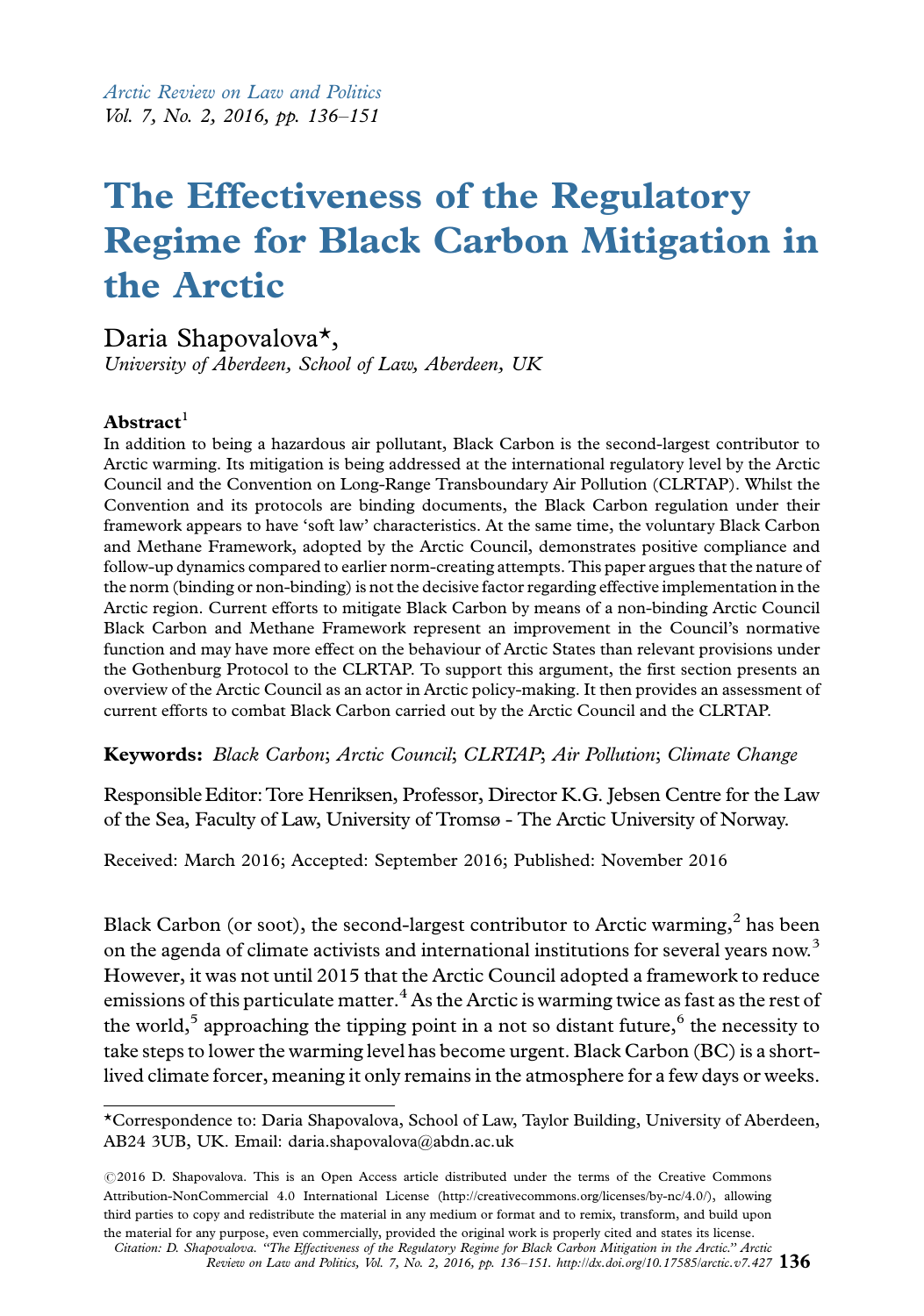Therefore, while efforts to reduce BC cannot replace long-term efforts to mitigate  $CO<sub>2</sub>$  emissions,<sup>7</sup> immediate reductions in BC emissions could lower the rate of Arctic warming over the next few decades. $8$  In addition to its warming effects, BC has negative effects on human health causing respiratory diseases that sometimes lead to premature deaths.<sup>9</sup>

The present paper examines whether the current efforts of BC mitigation by means of the Arctic Council's non-binding Framework demonstrate an improvement in the Council's normative function and may have more effect on the behaviour of the Arctic States than the relevant obligations under the legally binding Gothenburg Protocol to the Convention on Long-Range Transboundary Air Pollution (CLRTAP). To this end, the first section introduces BC as an Arctic pollutant. The paper goes on to analyse BC regulation under CLRTAP. Then it presents an overview of the Arctic Council as an actor in Arctic policy-making. The fourth section examines the Arctic Council's work on regulating BC. Finally, the fifth section evaluates national implementation of this regulation.

# 1. BC as an Arctic Pollutant

BC, a particulate matter 'formed through the incomplete combustion of fossil fuels, biofuel, and biomass,<sup>10</sup> warms the atmosphere by absorbing sunlight. In the Arctic, the effects of BC are especially noticeable since it darkens snow and ice thus reducing the albedo (ability to reflect sunlight) effect.<sup>11</sup> Melting snow and ice expose dark ocean or land that has a much lower albedo and absorbs even more sunlight thus creating a positive feedback loop.

In the Arctic, BC sources include open burning, and the use of diesel for vehicles and electricity generation.<sup>12</sup> Until recently, the oil and gas sector was not believed to be responsible for significant BC emissions in the High North.<sup>13</sup> However, recent studies reveal that this sector's share of hydrocarbons emissions has been underestimated.<sup>14</sup> It is estimated that around 42% of BC in the Arctic arises from associated petroleum gas (APG) flaring during oil and gas production in the region.<sup>15</sup> Whereas BC emissions from shipping have not yet been identified as a primary source, they are expected to increase with a high-growth scenario for Arctic shipping 'nearly fivefold by 2030 and over 18-fold by 2050.'<sup>16</sup> A recent open letter from 15 environmental NGOs to the Chair of the Senior Arctic Officials group calls for a ban on heavy fuel oil, a primary source of BC emissions from ships.<sup>17</sup>

The distinct nature of the BC problem is that it is both an air pollutant and a contributor to climate change. Air quality is one of the major branches of international environmental law, starting with the Trail Smelter arbitration in 1939.<sup>18</sup> On the international level, BC, as an air pollutant, is covered by Gothenburg Protocol to the CLRTAP. As a climate forcer, it is addressed by the non-binding framework of the Arctic Council. This 'dual' nature makes it possible to reduce BC's warming effects while also reducing population health risks. The Council, a high-level intergovernmental forum of Arctic States, recognises the challenges presented by climate change and is working on its mitigation through joint assessment and non-binding legislation.<sup>19</sup> The Arctic States chair the Council in two-year rotations, with each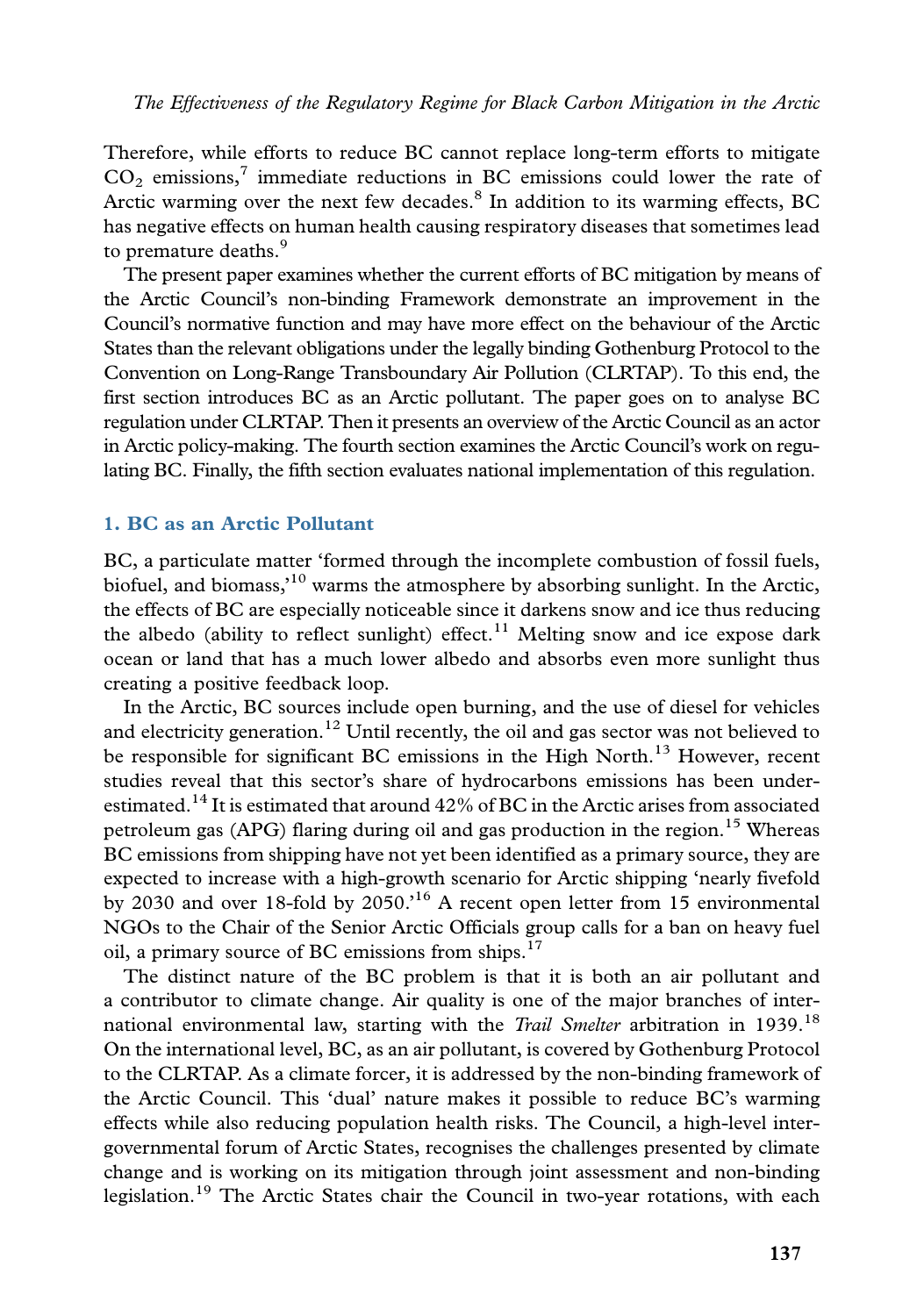chair State focusing on certain topics. The US, as the new chair State, has chosen to address the impacts of climate change as one of three focus areas for 2015-2017 and has emphasised the necessity of addressing the BC issue.<sup>20</sup>

The CLRTAP is 'the only major regional multilateral agreement devoted to the regulation and control of transboundary air pollution.<sup>21</sup> The Convention was adopted under the auspices of the UN Economic Commission for Europe (UNECE). Despite its European focus, Canada and the US are members of UNECE and CLRTAP signatories. This is particularly relevant since Canada and the US are both Arctic States and large BC emitters. The Gothenburg Protocol to the CLRTAP, which defines quantitative reduction targets, was amended in 2012 to include  $PM_{2.5}$ , or particulate matter less than 2.5 micrometres in diameter, of which BC is a component.<sup>22</sup>

# 2. Convention on Long-Range Transboundary Air Pollution and BC

BC has been on the research and political agenda internationally for several years.<sup>23</sup> In 2009, the Executive Body of the CLRTAP<sup>24</sup> established an Ad Hoc Expert Group on Black Carbon, $^{25}$  with particular reference to the unique role BC plays in snow and ice-covered areas, such as the Arctic. The CLRTAP is in principle different from the Arctic Council: it is not primarily concerned, nor was it designed to be, with the Arctic environment specifically.<sup>26</sup> It is an international, legally binding agreement, a source of international law as defined by the International Court of Justice Statute.<sup>27</sup> It was first adopted in response to European acid rain problems, but has since expanded its influence to many other air pollution issues through the adoption of additional protocols. Nevertheless, it is worth analysing the CLRTAP in the context of BC pollution to demonstrate any potential interaction and/ or differences in effects between this targeted regional, but non-binding approach, and a broader binding international legal instrument.

In 2012, upon the recommendations of the Expert Group, the Gothenburg Protocol to the CLRTAP<sup>28</sup> was updated to include  $\overline{PM}_{2.5}$ , or 'particulate matter' of which BC is a component.<sup>29</sup> It is important to stress, at this point, that whilst the Gothenburg Protocol is a legally binding instrument, its BC provisions are voluntary. The voluntary nature of the provisions is reiterated by using specific wording, such as 'should' and 'as [a State] considers appropriate.'<sup>30</sup>

However, whilst all the Arctic States are Parties to the CLRTAP, Canada, Russia and Iceland have not yet ratified the Protocol. Even for State Parties, the Protocol provides flexible mechanisms with regards to amendments. Amendments to the Protocol are approved by consensus, which 'politicizes a decision that ought to be based on objective scientific criteria and the precautionary principle.<sup>31</sup> Moreover, even after adoption, the amendment to Annex II (Reduction Commitments) does not enter into force immediately. It only does so for Parties that have explicitly accepted the amendment 90 days after two thirds of Parties at the time of adoption expressed their acceptance. $32$  This mechanism has allowed the US to set an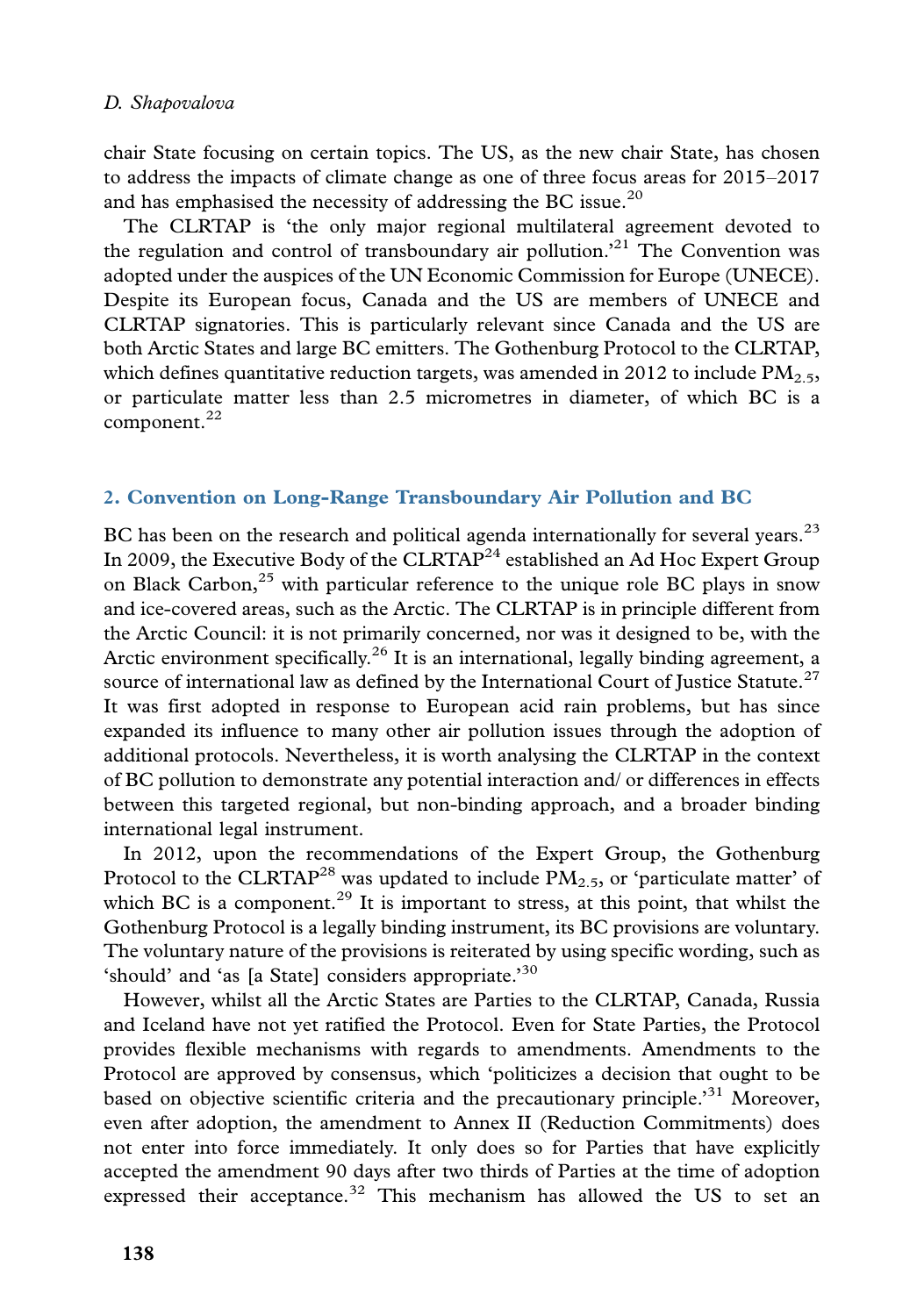indicative target for  $PM_{2.5}$  reduction,<sup>33</sup> rather than accepting any binding reduction targets. Thus, out of eight Arctic States, only the four Nordic countries have agreed to  $PM_{2.5}$  reduction goals. With Canada, Russia and the US out of the picture, the biggest polluters in the Arctic are either left outside the jurisdiction of the Protocol or do not have binding reduction obligations under it.

The questions remain: Should all of the Arctic States ratify the Gothenburg Protocol and/or its 2012 amendment? If so, would this be an effective solution to the Arctic BC problem?

The CLRTAP proved itself effective in dealing with acid rain, the problem that prompted its creation.<sup>34</sup> However, it is argued that improvements came from 'domestic factors largely unrelated to the CLRTAP.'35 Compliance with the Protocol is reviewed by the Implementation Committee of the  $CLRTAP$ ,<sup>36</sup> which meets twice a year to review reports submitted by State Parties.<sup>37</sup> Should the Committee not be satisfied with compliance, it then prepares a report for the Executive Body, which can then issue a compliance note urging a Party to 'fulfil its obligations as soon as possible.'<sup>38</sup> No other compliance mechanism is provided for in the Protocol. Moreover, reporting on BC is explicitly voluntary under the Protocol.<sup>39</sup>

Thus, despite the Gothenburg Protocol being a binding international instrument, it is fair to argue that the regulation of BC under its framework is more characteristic of soft law.<sup>40</sup> That being said, it is not clear whether the 2012 amendments to the Protocol will actually create changes in the national legislation of the Arctic States that will help reduce BC emissions. The four Nordic Arctic States were the only States to undertake quantitative  $PM_{2.5}$  reduction goals. They have agreed to reduce their emissions by around  $30\%$  compared to 2005 levels.<sup>41</sup> However, work to reduce SLCFs and PM had begun in these States prior to these commitments.<sup>42</sup> In fact, it was Norway that proposed the amendments to the Protocol in the first place.<sup>43</sup> Thus, while at this point, the CLRTAP might not be the most effective instrument to combat BC in the Arctic, it is an important venue for further scientific work and abatement strategies. With further insights on Arctic BC research from the Arctic Council's Arctic Monitoring and Assessment Programme (AMAP), it could have more potential for effectiveness in the future.

#### 3. Arctic Council as an Influencer in Environmental Policy-Making

Growing awareness of the Arctic as a unique region of the world has led to the emergence of distinct Arctic regimes in international law.<sup>44</sup> The Arctic environmental legal regime consists of the relevant national legislation of the Arctic States, international binding agreements and soft law documents, customary law, and the frameworks developed by the Arctic Council.

Environmental protection of the Arctic was the driving factor that first brought the Arctic States together to establish the Arctic Environmental Protection Strategy (AEPS) in 1991. Prior to the AEPS, there had been occasional cases of cooperation on environmental matters between the Arctic States, such as the 1973 Polar Bear Conservation Agreement<sup>45</sup> and 1911 Fur Seals Agreement.<sup>46</sup> AEPS later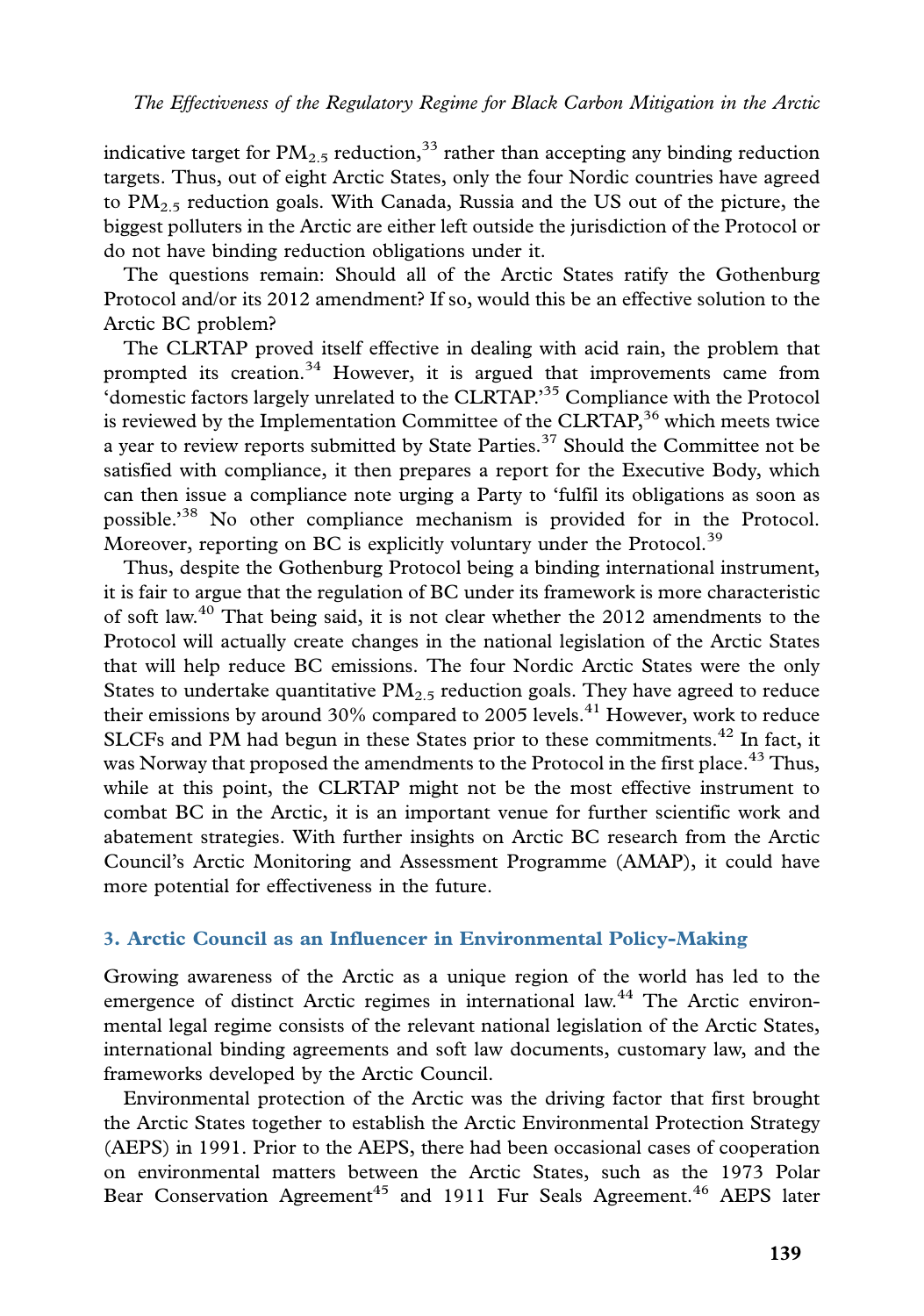transformed into the Arctic Council, which was established in  $1996^{47}$  as a highlevel intergovernmental forum of the Arctic States.<sup>48</sup> The Arctic Council is usually described as a 'soft law regime'<sup>49</sup> as it does not have the power to make binding decisions. Although academics and commentators regularly call for a 'binding Arctic treaty' to be adopted to ensure environmental protection of the region;<sup>50</sup> the Council has been working for 20 years both as a knowledge institution and a policy influencer.

The effectiveness of the Council as an institution and an Arctic regime-maker has been the focus of several studies in recent years.<sup>51</sup> In 2007, Geir Hønnelannd and Olav Stokke of the Fridtjof Nansen Institute published a study that concludes that the Council is most effective in areas where it 'enjoys niche advantages'<sup>52</sup> such as environmental monitoring, encouraging the Arctic States to take a common stand on hazardous pollutants and 'capacity enhancement in certain areas.<sup>53</sup> However, when it comes to its normative contribution, the authors conclude that the Council's capacities are 'limited'.<sup>54</sup>

Since this publication, the Arctic Council has become more active as a norm creator and influencer. It has hosted the adoption of two binding treaties,<sup>55</sup> updated its voluntary guidelines<sup>56</sup> and concluded a new framework agreement.<sup>57</sup> The normative function of the Council, however, is still viewed by some as something that should be left to the complex governance framework surrounding the region, focusing instead on conducting 'large-scale scientific assessments' that assist policy-shaping.<sup>58</sup>

Indeed, the Council, as a knowledge institution, successfully provides policymakers with valuable scientific data from the Arctic.<sup>59</sup> Serving as a mediator between science and policy-makers, the Council assisted with 'raising the visibility'<sup>60</sup> of certain problematic issues on the Arctic policy agenda, of which BC is one. In some cases, this has translated into better policies for the region coming from other international fora. In particular, the Council's role in negotiations on the Stockholm Persistent Organic Pollutants (POPs) Convention<sup>61</sup> and Minamata Mercury Convention<sup>62</sup> has been emphasized.<sup>63</sup>

The Stockholm POPs Convention was negotiated with the active involvement of those mainly affected by POPs, Arctic indigenous peoples.<sup>64</sup> It was signed and ratified by seven of the eight Arctic States. $65$  Arctic ecosystems and indigenous communities are specifically mentioned in the preamble of the Convention as 'particularly at risk.'<sup>66</sup> In addition, scientific data provided by the AMAP was 'used effectively' in the preparatory process leading up to the Stockholm Convention. The Finnish representative reportedly intervened on behalf of the Arctic Council during the negotiations to promote regional concerns. $67$ 

Moreover, the Convention contains a provision that requires effectiveness evaluation every four years.<sup>68</sup> This monitoring activity brings together researchers from regional groups to collect and analyse data on POPs emissions reduction. The AMAP<sup>69</sup> conducts these assessments for the Arctic region. Recent data demonstrates a reduction and stabilisation in POPs concentrations across the Arctic region.<sup>70</sup>

The Arctic Council has been an important actor in the POPs regime creation through its scientific, as well as institutional capacity. However, so far the Council's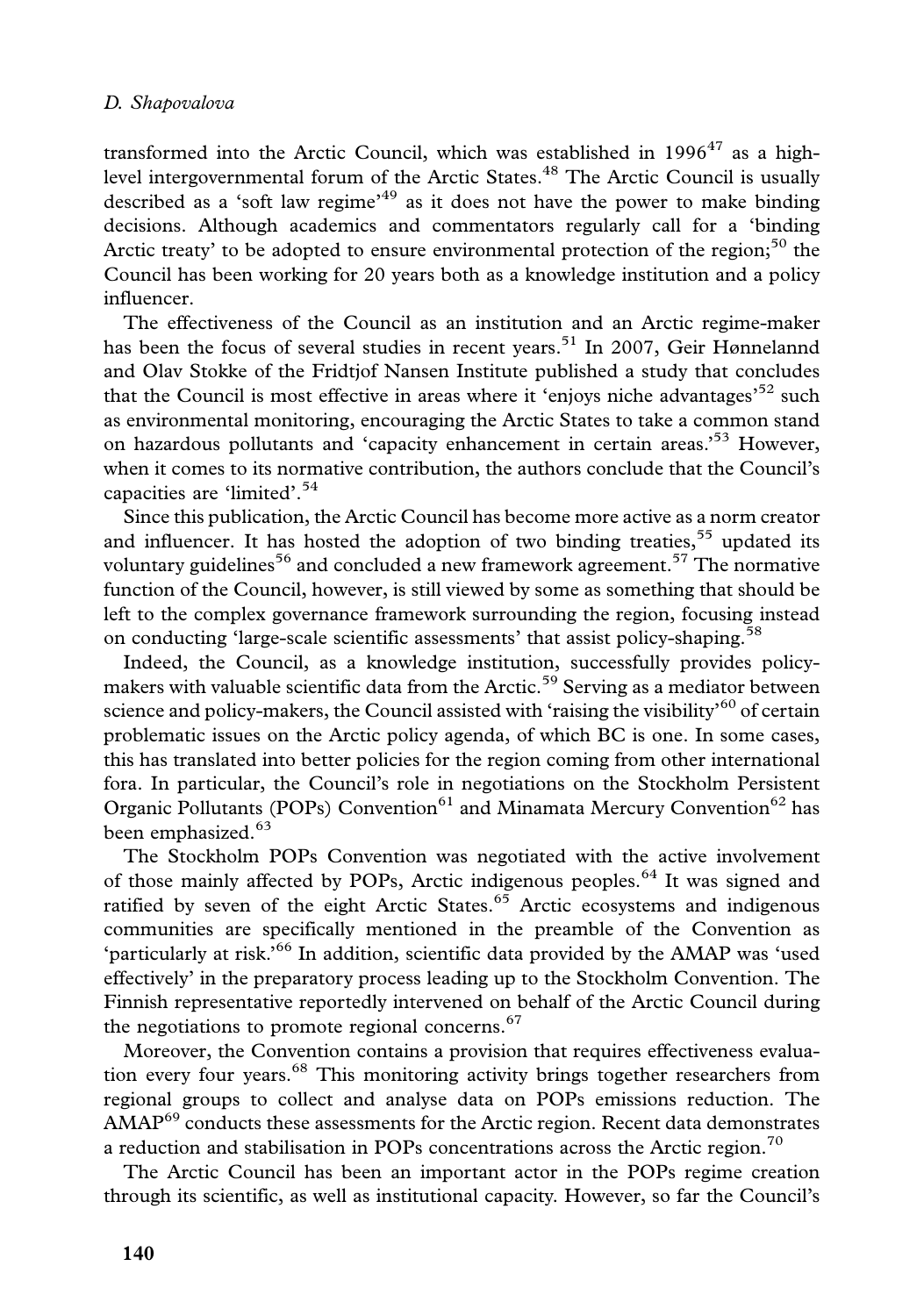climate-related findings have 'had very limited concrete influence on global and national climate law and policy'.<sup>71</sup> The Council's involvement with BC issues is addressed in the next section.

## 4. The Arctic Council and BC

The Arctic Council first acknowledged short-lived climate forcers  $(SLCFs)^{72}$  in 2009, during a Ministerial Meeting in Tromsø, Norway, by creating a Task Force on SLCFs and charging it with the task 'to identify existing and new measures to reduce emissions of these forcers and recommend further immediate actions that can be taken and to report on progress at the next Ministerial Meeting.'<sup>73</sup> Later in the year, the task was refined to focus on BC due to its 'unique role'<sup>74</sup> in the Arctic. After publishing two reports,<sup>75</sup> the Task Force was restructured into the Task for Action on BC and Methane (TFABCM).<sup>76</sup> In 2013, during a Ministerial Meeting in Kiruna, Sweden, the Council recognised that a reduction in BC emissions 'could slow Arctic and global climate change and have positive effects on health<sup>'77</sup> and made national BC emissions inventories 'a matter of priority.'<sup>78</sup> The main normative deliverable produced following the work of the Task Force is the Framework for Enhanced Action to Reduce Black Carbon and Methane Emissions.<sup>79</sup> It was decided that the document would refrain from setting any quantitative targets until 2017, even though just two months prior to this decision during the fifth meeting of the TFABCM, 'most [participants] indicated a preference for a quantitative vision'.<sup>80</sup>

Instead, the Framework was intended to 'send a strong political signal in the form of an ambitious, politically aspirational collective vision.'<sup>81</sup> The Framework has been received as a 'breakthrough.<sup>82</sup> The decision not to set a common reduction target can be explained by a number of factors. First, scientific work on BC emissions sources, detection, and analysis is still ongoing. Some large emitters, such as Russia, have not had effectively documented inventories until recently.<sup>83</sup> Second, setting quantitative targets for the Arctic States alone would not solve the problem, as large quantities of BC come from Western Europe and South East Asia.

It was noted that this document marked 'the first time that Arctic nations have formally agreed to work together to mitigate climate change  $(\ldots)$  sending a hugely important political message that climate change mitigation can be organized regionally as well as globally.'<sup>84</sup> Implementation of the Framework will be assessed by the Expert Group once every two years with the first results expected in 2017.

Whilst the document has been initially well-received, it will be behavioural changes at the national level that determine its success. The framework might be a positive starting point in the normative regulation of BC. However, the Arctic Council's non-binding documents lack follow-up mechanisms.<sup>85</sup> For the BC and Methane Framework to achieve its goals, it requires national follow-up, implementation and reporting.

The first outcomes of the Framework were received in September 2015 when the first round of reports was submitted. The scope of the Framework does not end at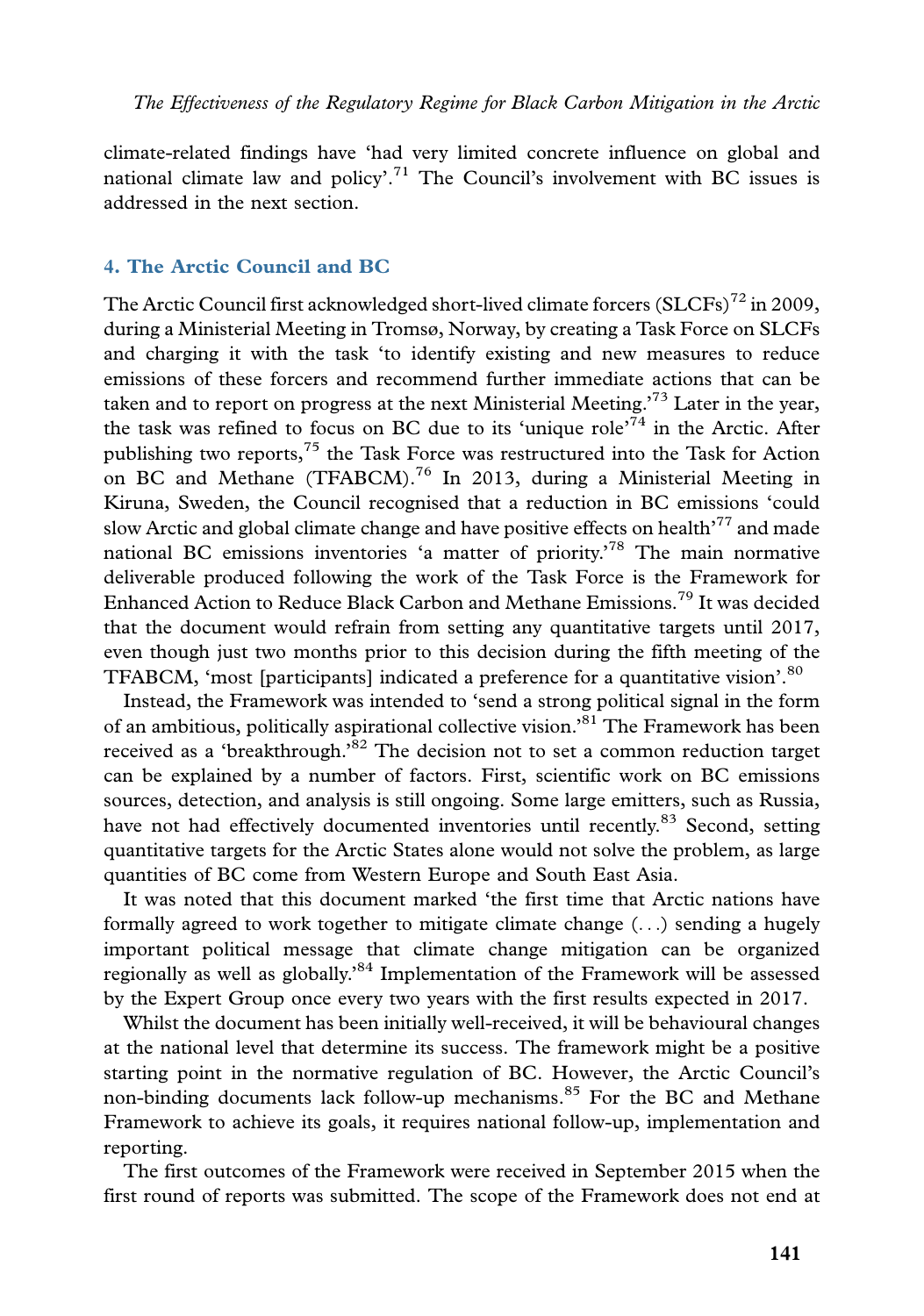reporting; a compilation of national submissions is reviewed by the Expert Group, which, in turn, issues 'conclusions and specific recommendations'<sup>86</sup> to guide further action. The Arctic Council thus uses its scientific capacity to evaluate policy actions and effects, which might prove more effective than simply issuing guidelines. To provide more insight into this process, the reports and actions of the Arctic States on BC emissions at the national level are analysed in the next section.

# 5. Effectiveness and National Implementation

As of March 2016, all of the Arctic Council States, eight Observer States, and the EU had submitted their reports to the Council. These national submissions are not standard emissions data sheets, but rather comprehensive reports containing mitigation measures, Arctic-relevant project descriptions, cross-border cooperation examples, and best practices.

The national submissions under the Arctic Council's Framework are varied and should be analysed in the context of individual BC emissions levels. Thus, for example, Iceland's non-submission of a full BC inventory might be viewed as noncompliance. Yet, when analysed in a broader context, it can be asserted that Iceland's BC emissions are negligible compared to the other Arctic States (see Figure 1 below).

The main takeaways of the national submissions and the subsequent actions taken by the Arctic States are as follows: on the whole, BC emissions across the region are in decline, mostly through national air pollution regulations; the sources of BC vary across the States; the Arctic Council's Framework has facilitated the creation of political momentum that has enhanced BC research and political action; the Arctic BC mitigation action is further reinforced by the availability of the AMAP's monitoring capacity. These assumptions are elaborated below.

In general, BC emissions have been in decline over the past decade. That being said, BC has never been a direct target of legislation. This is where the dual nature of BC as an air pollutant and a climate forcer comes into play. At the national level, BC has been addressed indirectly, through air pollution control laws, rather than climate change frameworks. Additionally, a number of projects directed at mitigating BC and funded by the Council's Project Support Instrument were implemented in the Russian Arctic. These projects include joint US-Russia initiatives to update the bus



Figure 1. Annual BC emissions in the Arctic States Data source: national submissions of the Arctic States.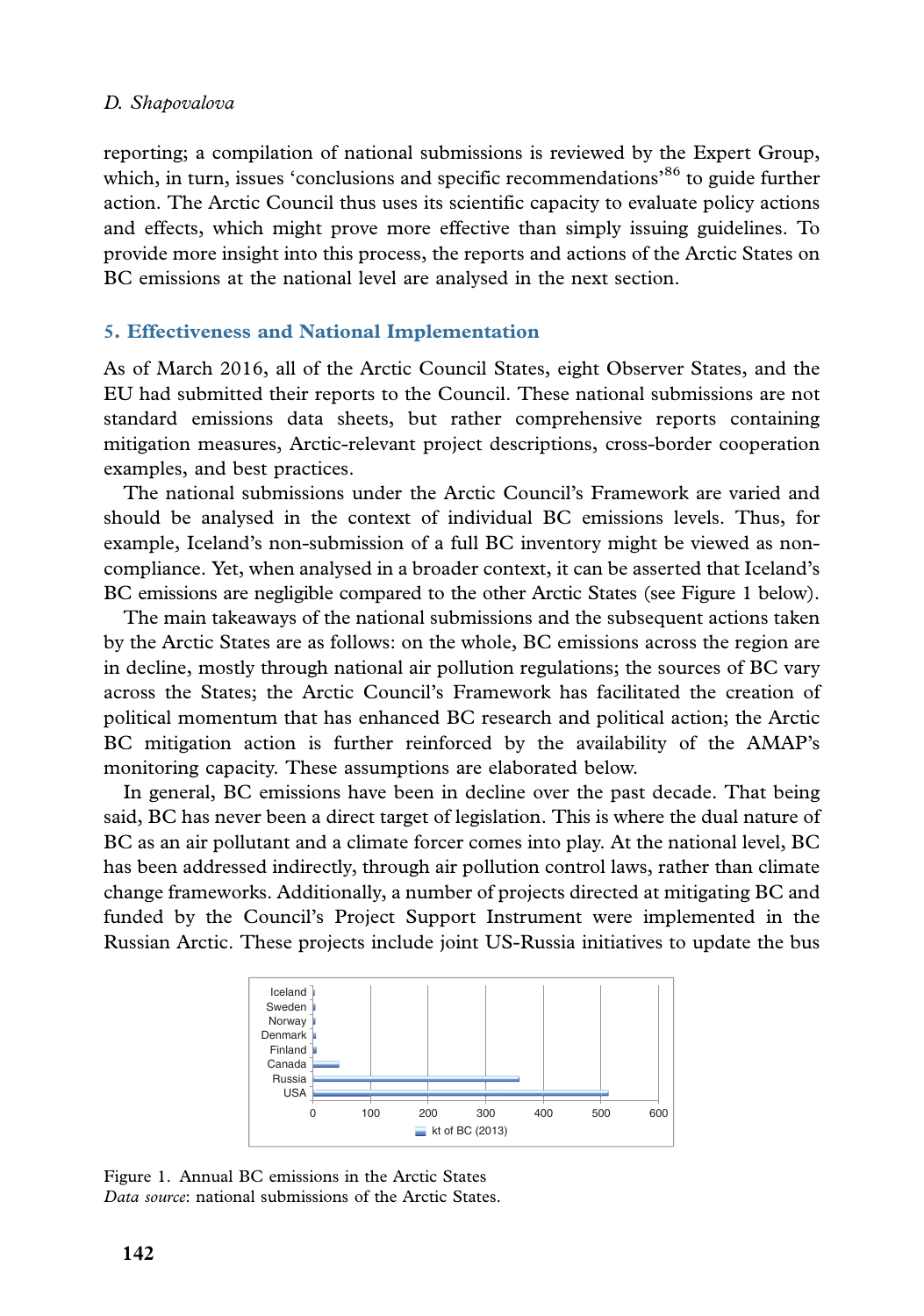fleet in the Murmansk area<sup>87</sup> and energy upgrades to off-grid cluster settlements in Karelia.<sup>88</sup> Sources of BC vary largely across the Arctic States: in Russia, almost half of BC emissions comes from flaring and venting. However, prior to targeted BC assessment in the Russian Arctic, it was believed that the two main sources were 'forest fires and firewood, coal, and liquid fuel combustion by individuals and small boilers.'<sup>89</sup> Thus, the oil and gas industry's contribution to Russian BC emissions has been largely underestimated. Russia flares the second-largest amount of associated petroleum gas in the world (after Nigeria) and would benefit from improving its relevant laws and working closely with the oil and gas sector in their implementation.<sup>90</sup> The Russian submission states that since a new system of fines for gas flaring came into effect in early 2015, flaring levels have been 'cut in half.'<sup>91</sup>

In Canada and the US, most BC pollution originates from mobile sources and diesel-powered transport. The US submission credits its national regulations on new and existing engines with the gradual BC emissions decline, but admits that potential exists for further reduction from residential wood burning as well as oil and gas development activities. In the US National Strategy for the Arctic Region Implementation Framework, implementation of the Arctic Council Framework is mentioned specifically in the broader context of BC reduction. Participation in CLRTAP activities is discussed in the context of involving AMAP and 'other international platforms.'<sup>92</sup> Moreover, the most recent Bureau of Ocean Energy Management has proposed air quality control regulations for oil and gas operations on the outer continental shelf (including Alaska) and specifically mentioned warming effects of BC and concerns over its depositions on snow and ice in Alaska and other parts of the Arctic.<sup>93</sup> Canada refers to its commitment as a member of the Arctic Council as a prompt to produce annual BC emissions inventories.<sup>94</sup> These commitments are reiterated in the latest  $2016$  inventory.<sup>95</sup> National mitigation measures in Canada are similar to the ones in the US; existing reductions are mainly credited to transportation regulations. Further reduction is anticipated through new standards on air quality for the industry as well as localised projects in remote settlements that rely mostly on diesel fuel for electricity generation.

In the Nordic countries, the primary source of BC emissions is stationary residential. Norway refers to knowledge gathering on mitigation strategies<sup>96</sup> as well as best practices for reducing emissions from the oil and gas sector.<sup>97</sup> Sweden and Finland list existing sectoral mitigation regulations as well as ongoing work with the EU as having potential for future reductions. Especially in the Nordic context, the EU Ecodesign Directive regulating residential heating emissions limit values is relevant and mentioned by both submissions.

In addition to the Arctic Council States, eight Observers and the EU also submitted national reports. Whilst not as elaborate as the Arctic States, they do represent a step towards a more inclusive role of Observers in the Council. Given that Asian States account for  $43\%$  of BC burdens in the Arctic,<sup>98</sup> involving them in this process holds significant potential. However, as Professor Johnstone points out, negotiating a binding treaty with them would take the matter out of the Council's control and be 'more difficult and time-consuming.<sup>99</sup>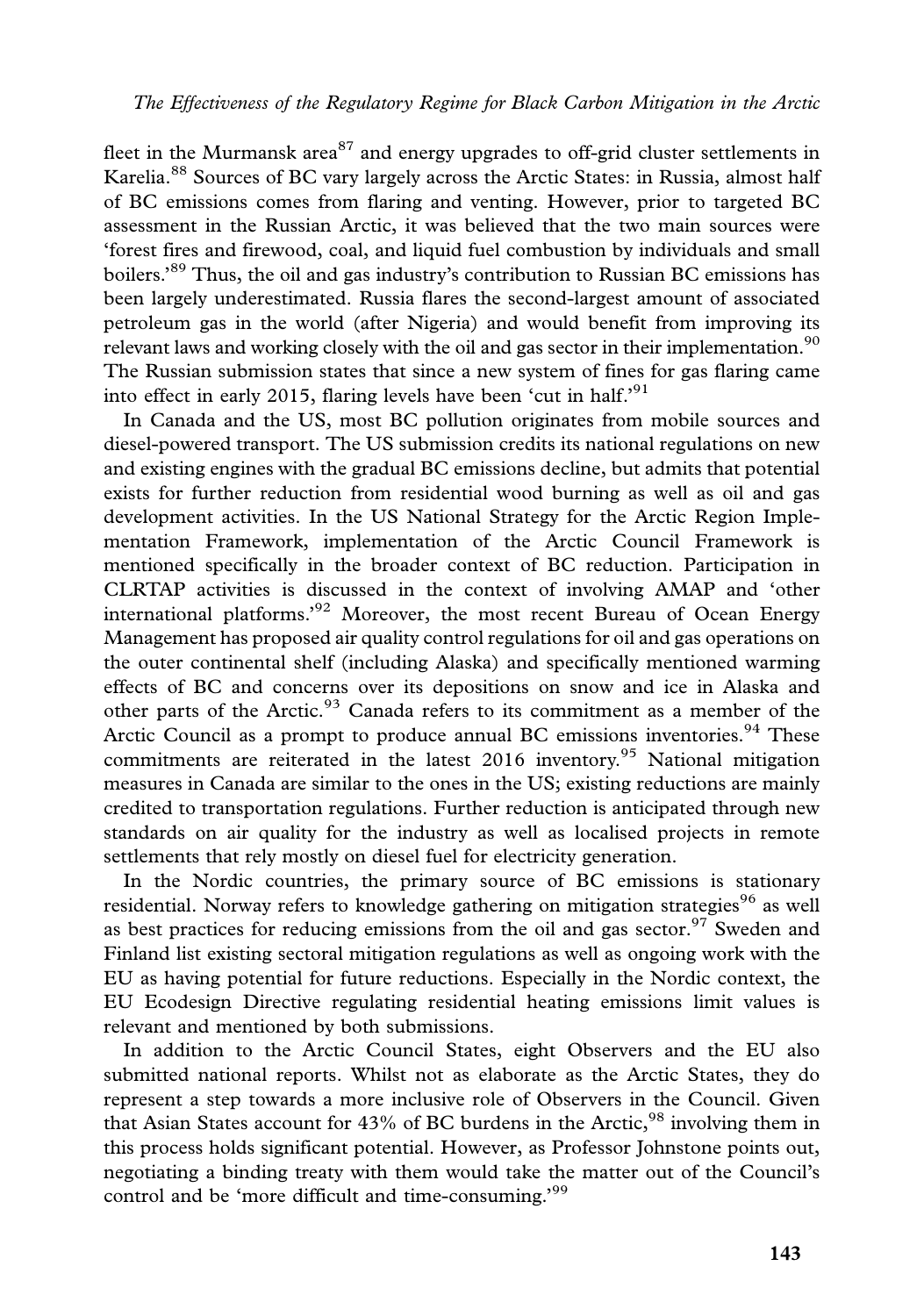The methodology the Council uses for BC reporting has certain advantages. The first advantage is the influence the Council holds over its observers. Emissions from the Arctic States account for only about a third of the warming effects of BC in the region.<sup>100</sup> Bringing other States into the Framework would potentially stimulate technology transfer and better coordination of national policies, where relevant. While the Gothenburg Protocol has a wider participation number-wise, the Arctic Council's observers include States that contribute greatly to BC concentrations in the Arctic, namely: China, India, Japan, South Korea, India, and Singapore.<sup>101</sup> The second advantage is that the Arctic Council coordinates reporting with another international instrument that deals with  $BC -$  the Gothenburg Protocol to the  $CLRTAP$ <sup>102</sup> For some States, the reporting requirements of the BC and Methane Framework overlap with the requirements of the CLRTAP. The Framework allows these States to send the Council the 'same submission they sent to the CLRTAP', or more simply, the information regarding 'where it can be collected on the CLRTAP public website.'103 Simply referencing or providing a link to the CLRTAP data in the emissions level chapters of the national submissions avoids double-reporting and takes the burden off the national institutions responsible for compiling and sending the data.<sup>104</sup> Since the work on BC in the Arctic Council began in 2009 and its inclusion in the CLRTAP only occurred in 2012, it is not clear what triggered the initial inventory collection by the Arctic States. However, the Canadian 2016 inventory suggests that 'Environment Ministers from Arctic States had previously agreed that the inventories [produced under the Arctic Council Framework] could be voluntarily submitted under the CLRTAP.'<sup>105</sup>

Additionally, certain States note that the data collection methodology is still under development. The non-binding nature of the Arctic Council Framework allows the document to be flexible and adjustable in the future, should science provide a clearer picture.

Overall, the BC and Methane Framework has had a greater influence on States in the short-term than earlier voluntary documents from the Council.<sup>106</sup> It is, however, worth noting that some of the States started working on the BC issue prior to signing the Framework<sup>107</sup> and some of their mitigation strategies might result from obligations under separate commitments (such as compliance with EU legislation and the CLRTAP Gothenburg Protocol).<sup>108</sup> It is, therefore, problematic to establish the causal links between the Framework and implemented mitigation strategies or to assess fully its effectiveness at this stage.

# 6. Conclusions

In the presence of many overlapping treaties and regimes in the Arctic, it can be argued that the focus should be on the implementation of existing obligations rather than creating new overarching treaties.<sup>109</sup> However, the presence of two separate legal documents that cover the issue of BC emissions should not be viewed negatively, especially since there is ongoing coordination between the two.<sup>110</sup> In addition to the utilisation of reporting under the CLRTAP for the purposes of the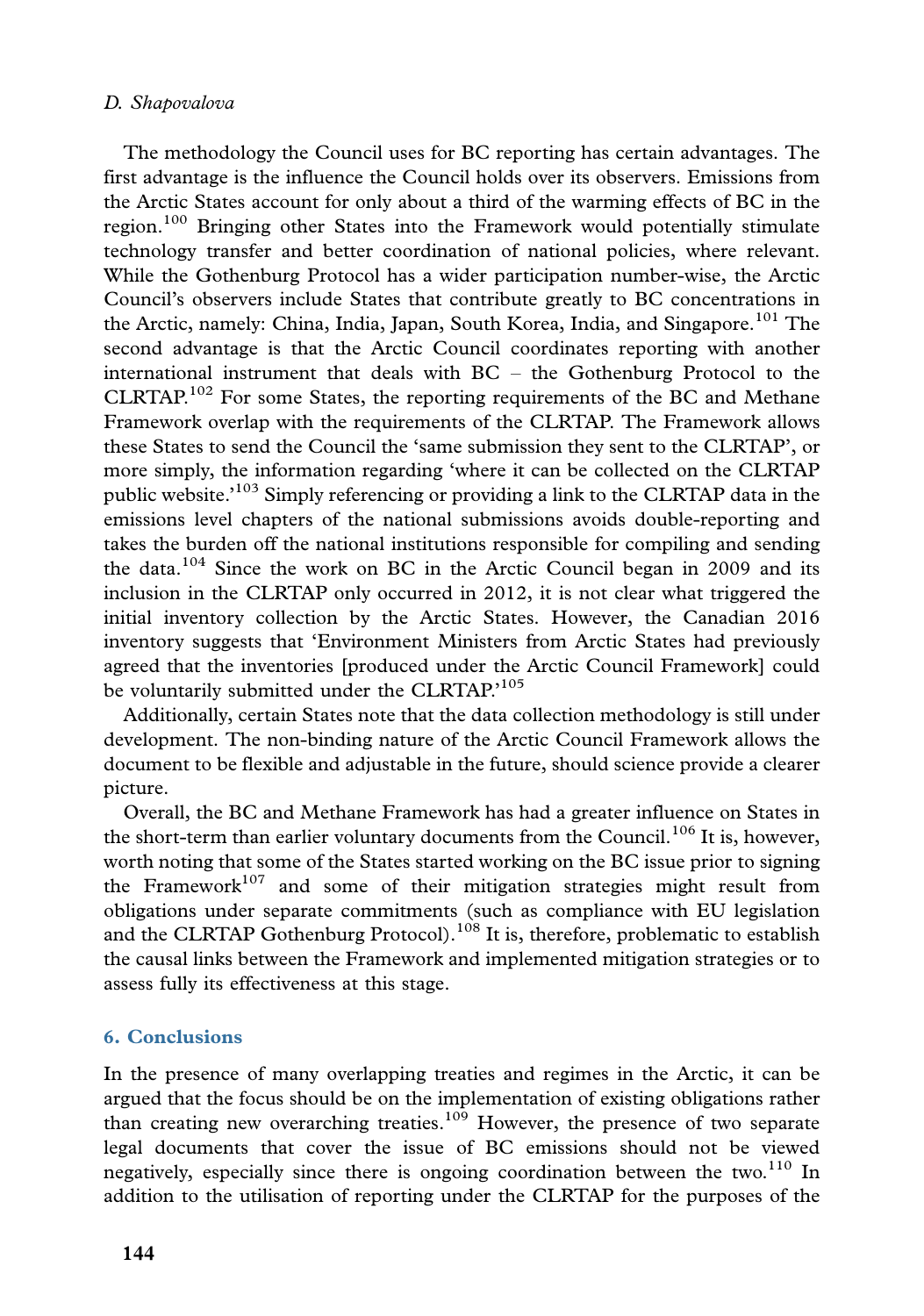Arctic Council Framework, there are coordination meetings conducted between the Arctic Monitoring and Assessment Programme and the CLRTAP. Currently, the voluntary BC reports under CLRTAP primarily contain emissions data, while the Arctic Council Framework also gathers information on national mitigation strategies and examples of international cooperation, as well as on relevant projects and best practices.

A comparison of the two parallel normative efforts to combat BC is important in two respects. First, the correlation between the formal affiliation of a normative instrument within the realm of 'hard' or 'soft' law and its effectiveness might be overrated. In the present case, States are still reluctant to undertake binding emissions reduction obligations despite the fact that BC emissions are in steady decline due to existing national policies. BC provisions in the legally binding Gothenburg Protocol have soft law characteristics and do not create concrete obligations for most of the Arctic States.

A flexible framework tailored in accordance with an improved understanding of BC sources and effects is needed at this stage. Such flexibility is likely to best provided by the Arctic Council Framework due to its ability to rapidly change the focus of its work in accordance with priorities. Moreover, the Council's Framework is supported by substantial scientific assessment work, funding for demonstration projects, and a sharing of best practices between the Arctic States as well as Observers through the Arctic Council. Additionally, an analysis of the first round of submissions under the Arctic Council framework reveals that there is no 'one-sizefits-all' solution for reducing Arctic BC. The primary source of BC differs across the region: while Russia would benefit from further improving its flaring legislation, for the Nordic countries it would be more advantageous to focus on a reduction of emissions from wood burning.<sup>111</sup> The ongoing targets in the Council regarding BC may have helped to place BC issues high on the national political agendas of the Arctic States, and may also have initiated the collection of emission inventories.

Finally, The Arctic Council is growing as a policy-influencer and a 'knowledge institution' as argued by eminent scholars Koivurova, Kankaanpää, and Stepien.<sup>112</sup> The BC and Methane Framework represents an improvement on earlier soft law instruments that were criticised for a lack of follow-up. The dominant position of BC on the agenda of the previous Canadian as well as current US Chairmanship at the Arctic Council appears to be yielding its first results.

#### **NOTES**

- 1. Some ideas and concepts from this article originated in the author's previously published chapter: 'The Effectiveness of Current Regulatory Models of Gas Flaring in Light of Black Carbon Emissions Reduction in the Arctic', in Global Challenges in the Arctic Region: Sovereignty, Environment and Geopolitical Balance, ed. Elena Conde and Sarah I Sánchez (Abingdon/New York: Routledge, 2017).
- 2. After CO<sub>2</sub>. T. C. Bond et al., 'Bounding the Role of Black Carbon in the Climate System: A Scientific Assessment: Black Carbon in the Climate System', Journal of Geophysical Research: Atmospheres 118, no. 11 (16 June 2013): 5380-5552, doi: 10.1002/jgrd.50171.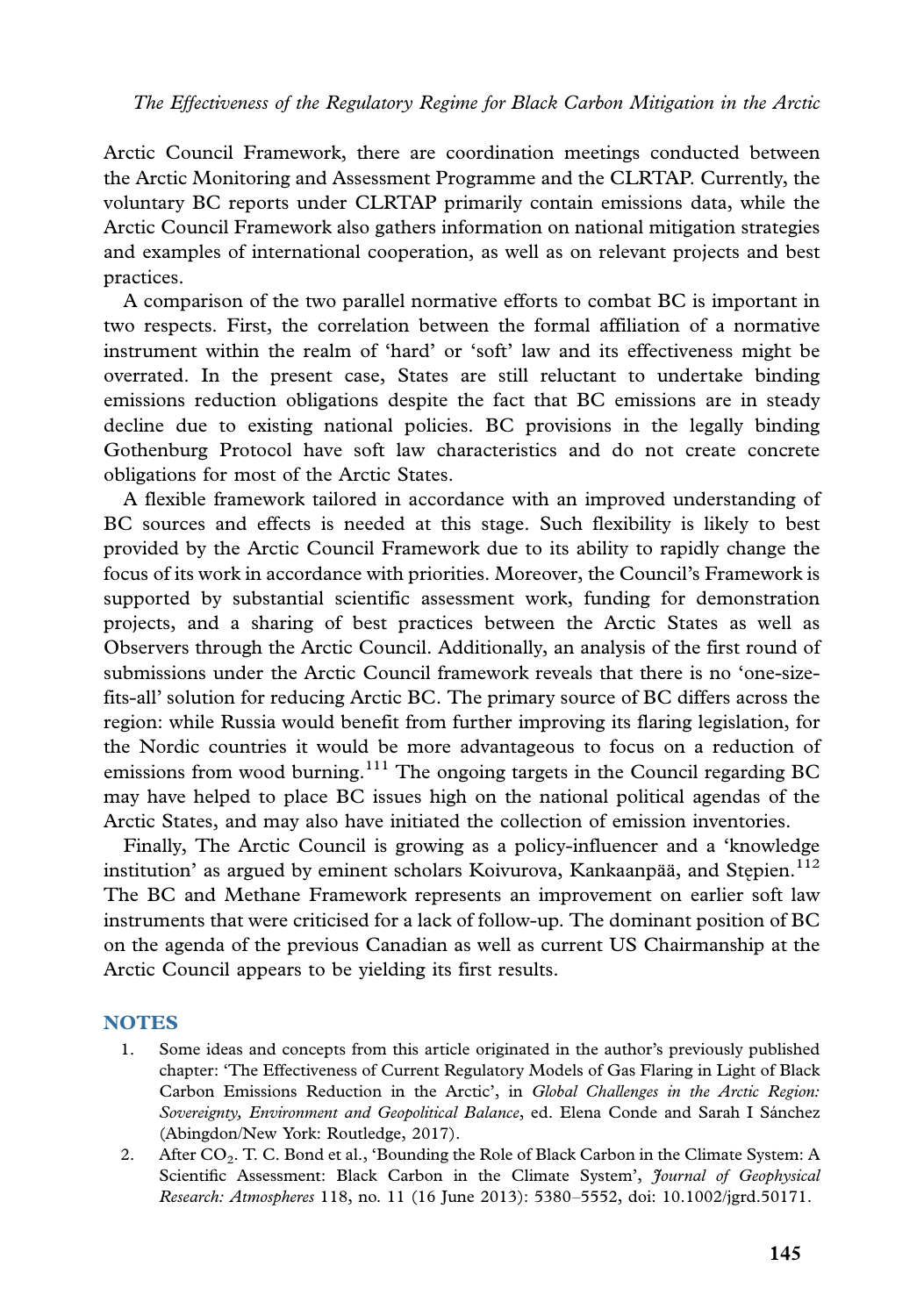- 3. Executive Body of the Convention on Long-Range Transboundary Air Pollution, Decision 2009/5 Establishment of an Ad Hoc Expert Group on Black Carbon ECE/EB.AIR/99/ ADD.1; UNEP a[nd WMO, 'Integrated Assessment of](http://www.arctic.noaa.gov/reportcard/) Black Carbon and Tropospheric Ozone', 2011; Arctic Council Task Force on Short-Lived Climate Forcers, 'Progress Report and Recommendation for Ministers', 2011.
- 4. Arctic Council, Enhanced Black Carbon and Methane Emissions Reductions: An Arctic Council Framework for Action, Annex 4 to the SAO Report to the Ministers, Iqaluit Minis[terial Meeting, 24 April 2015 \(Arctic Council BC and M](https://www.wdronline.worldbank.org/handle/10986/16628)ethane Framework for Action).
- 5. National Oceanic and Atmospheric Administration, 'Arctic Report Card', 2014, accessed March 28, 2016, http://www.arctic.noaa.gov/reportcard/.
- 6. Timothy M Lenton et al., 'Tipping Elements in the Earth's Climate System', PNAS 105, no. 6 (2008): 1789.
- 7. The World Bank and International Cryosphere Climate Initiative, 'On Thin Ice: How Cutting Pollution Can Slow Warming and Save Lives', 2013, xvii, accessed March 28, 2016, https://www.wdronline.worldbank.org/handle/10986/16628.
- 8. T. C. Bond et al., 'Bounding the Role of Black Carbon in the Climate System: A Scientific Assessment: Black Carbon in the Climate System,' Journal of Geophysical Research: Atmospheres 118, no. 11 (June 16, 2013): 5380-5552, doi: 10.1002/jgrd.50171; Arctic Council Task Force on Short-Lived Climate Forcers, 'Recommendations to Reduce Black Carbon and Methane Emissions to Slow Arctic Climate Change,'2013, 2; The World Bank and International Cryosphere Climate Initiative, 'On Thin Ice', 2.
- 9. United Nations Environmental Programme and World Meteorological Organisation, Integrated Assessment of Black Carbon and Tropospheric Ozone (2011) 96.
- 10. US Environmental Protection Agency, 'Black Carbon and Its Effects on Climate,' in Report to Congress on Black Carbon, 2012.
- 11. UNEP and WMO, 'Integrated Assessment of Black Carbon and Tropospheric Ozone,' 276.
- 12. Arctic Council Task Force on Short-Lived Climate Forcers, 'Recommendations to Reduce Black Carbon and Methane [Emissions to Slow Arctic Climate Change,' 6.](http://www.maritime-executive.com/article/fifteen-ngos-petition-arctic-council-on-hfo)
- 13. [Ibid.](http://www.maritime-executive.com/article/fifteen-ngos-petition-arctic-council-on-hfo)
- 14. The World Bank and Inter[national Cryosphere Climate Initiative, 'On Thin Ice,' 57; A.](http://arcticjournal.com/sites/default/files/letter_from_ngos_to_amb._balton_re_hfo_use_and_arctic_shipping_-_26_jan_2016.pdf) [Stohl et al., 'Black Carbon in the Arctic: The Underestimated R](http://arcticjournal.com/sites/default/files/letter_from_ngos_to_amb._balton_re_hfo_use_and_arctic_shipping_-_26_jan_2016.pdf)ole of Gas Flaring and Residential Combustion Emissions', Atmospheric Chemistry and Physics 13, no. 17 (September 5, 2013): 8833-8855, doi: 10.5194/acp-13-8833-2013.
- 15. Stohl et al., 'Black Carbon in the Arctic.'.
- 16. '15 NGOs Petition Arctic Council on HFO,' Maritime Executive, January 29, 2016, accessed March 28, 2016, http://www.maritime-executive.com/article/fifteen-ngos-petitionarctic-council-on-hfo.
- 17. Accessed March 28, 2016, http://arcticjournal.com/sites/default/files/letter\_from\_ngos\_to\_ amb.\_balton\_re\_hfo\_use\_and\_arctic\_shipping\_-\_26\_jan\_2016.pdf.
- 18. [Trail Smelter Arbitration \(US v Canada\) AJIL](http://www.arctic-council.org/images/attachments/US_Chairmanship/Chairmanship_Brochure_2_page_public.pdf) 33 (1939): 182.
- 19. [Arc](http://www.arctic-council.org/images/attachments/US_Chairmanship/Chairmanship_Brochure_2_page_public.pdf)tic Council, Protection of the Arctic Marine Environment (PAME), Arctic Offshore Oil and Gas Guidelines (adopted April 29, 2009) s 6.3; Arctic Council Secretariat, Kiruna Declaration of the 8<sup>th</sup> Ministerial Meeting of the Arctic Council (May 15, 2013). On the climate action of the Arctic Council see Timo Koivurova and Md Waliul Hasanat, 'The Climate Policy of the Arctic Council,' in Climate Governance in the Arctic, ed. Timo Koivurova, E. Carina H. Keskitalo, and Nigel Bankes (Dordrecht: Springer, 2009), 51-76.
- 20. Arctic Council, About the US Chairmanship, accessed March 28, 2016, http://www.arcticcouncil.org/images/attachments/US\_Chairmanship/Chairmanship\_Brochure\_2\_page\_public. pdf.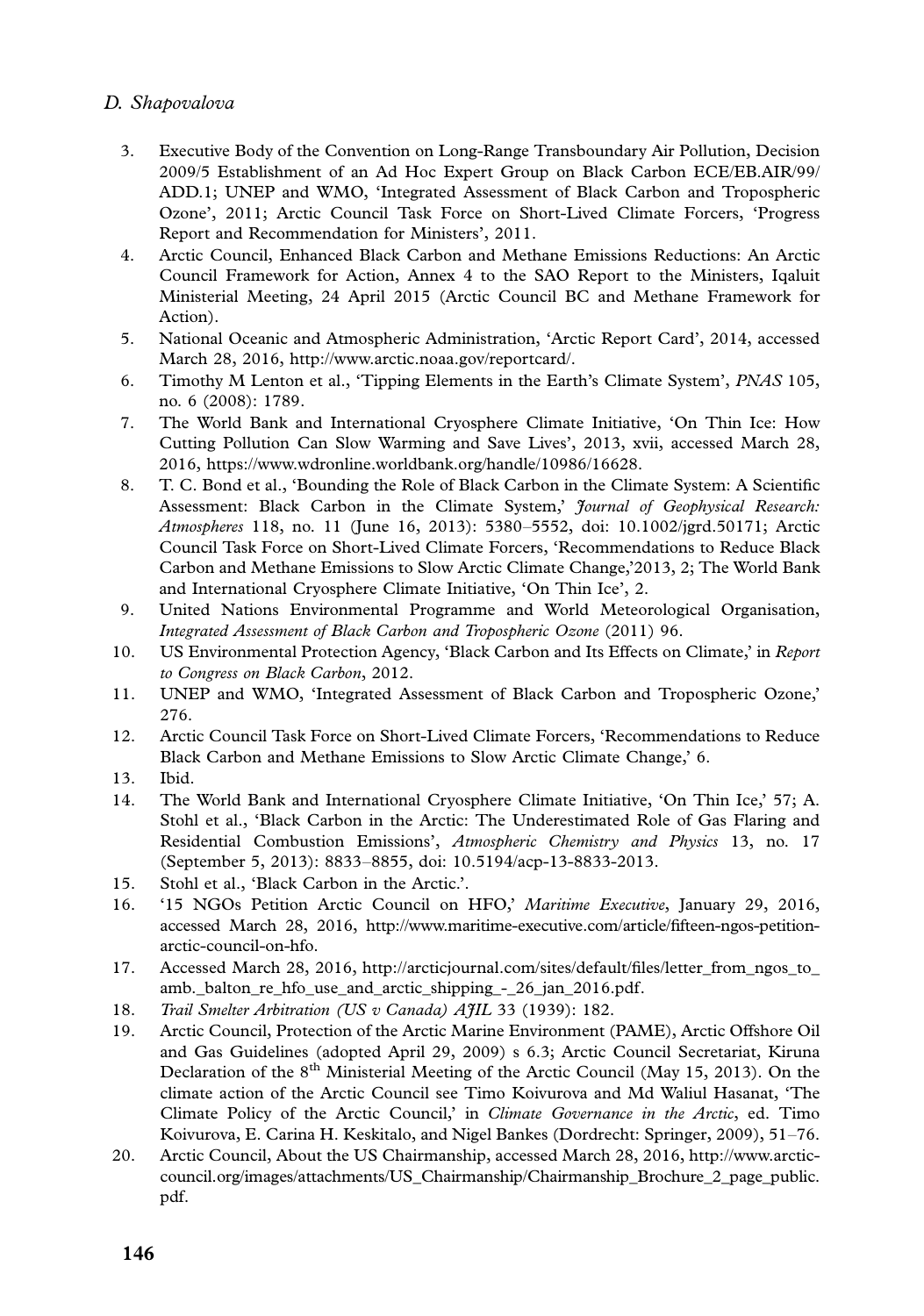- 21. Patricia W Birnie and Alan E Boyle, International Law and the Environment, 2nd ed. (Oxford: Oxford University Press, 2002), 506.
- 22. Executive Body of the CLRTAP, Decision 2012/2 Amendment of the Text of and Annexes II to IX to the 1999 Protocol to Abate Acidification, Eutrophication and Ground-Level Ozone and the Addition of New Annexes X and XI ECE/EB.AIR/111/Add.1.
- 23. For further discussions on international cooperation efforts for research on BC effects and reduction recommendations see The World Bank and International Cryosphere Climate Initiative, 'On Thin Ice,' 212; Lindsey Griffith, 'The Last Climate Frontier: Leveraging the Arctic Council to Make Progress on Black Carbon and Methane. Policy Prescriptions for Making the U.S. Chairmanship of the Arctic Council Count on Key Climate Variables' (Clean Air Task Force, 2014), 6, 10-11.
- 24. Convention on Long-Range Transboundary Air Pollution (signed November 3, 1979, entered into force March 16, 1983) UNTS 1302: 217 (CLRTAP).
- 25. Executive Body of the CLRTAP, Decision 2009/5 Establishment of an Ad Hoc Expert Group on Black Carbon ECE/EB.AIR/99/ADD.1.
- 26. Nevertheless, the significant effects BC has in the region have been stressed in the Ad Hoc Expert Group on Black Carbon report (Executive Body, 28<sup>th</sup> session, 2010).
- 27. Statute of the International Court of Justice (signed June 26, 1945, entered into force October 24, 1945) TS 993, art 38(1).
- 28. Protocol to the 1979 Convention on Long-Range Transboundary Air Pollution to Abate Acidification, Eutrophication and Ground-Level Ozone (signed November 30, 1999, entered into force May 17, 2005) UNTS 2319: 81 (Gothenburg Protocol).
- 29. Executive Body of the CLRTAP, Decision 2012/2 Amendment of the Text of and Annexes II to IX to the 1999 Protocol to Abate Acidification, Eutrophication and Ground-Level Ozone and the Addition of New Annexes X and XI ECE/EB.AIR/111/Add.1.
- 30. Gothenburg Protocol art 3(6).
- 31. Claudia Saladin, 'The LRTAP POPs Protocol and Its Relevance to the Global POPs Negotiations,' (Center for International Environmental Law, n.d.), 7.
- 32. Gothenburg Protocol art 13bis (3).
- 33. ibid Annex II.
- 34. Marc A Levy, 'European Acid Rain: The Power of Tote-Board Diplomacy,' in Institutions for the Earth: Sources of Effective International Environmental Protection, ed. Robert O Keohane, Marc A Levy, and Peter M Haas (Cambridge: MIT Press, 1993), 127-128; Don Munton et al., 'Acid Rain in Europe and North America,' in The Effectiveness of International Environmental Regimes: Causal Connections and Behavioral Mechanisms, ed. Oran R Young (Cambridge: MIT Press, 1999), 233-234.
- 35. Cass points out that national transition from coal to natural gas was largely responsible for emissions reduction- Loren R Cass, 'Acid Pollution and Acid Rain', in *Routledge Handbook* of Global Environmental Politics, ed. Paul G Harris (Abingdon/New York: Routledge, 2014), 395.
- 36. Was established in 1997 and restructured in 2006 (Executive Body of the CLRTAP, Decision 2006/2 Implementation Committee, its Structure and Functions and Procedures for Review ECE/EB.AIR/2006/2).
- 37. Ibid 2 and 3(1). Reporting is required by Gothenburg Protocol art 7.
- 38. See eg, Executive Body of the CLRTAP, Decision 2013/14 Concerning Compliance by the European Union with the Protocol to Abate Acidification, Eutrophication and Groundlevel Ozone (ref. 5/13 (NOx)) ECE/EB.AIR/122/Add.1.
- 39. Art 7.1 (d)
- 40. For instances where treaties have characteristics of soft law see Alan E Boyle and Christine M Chinkin, The Making of International Law (Oxford: Oxford University Press, 2007), 220.
- 41. Gothenburg Protocol Annex II.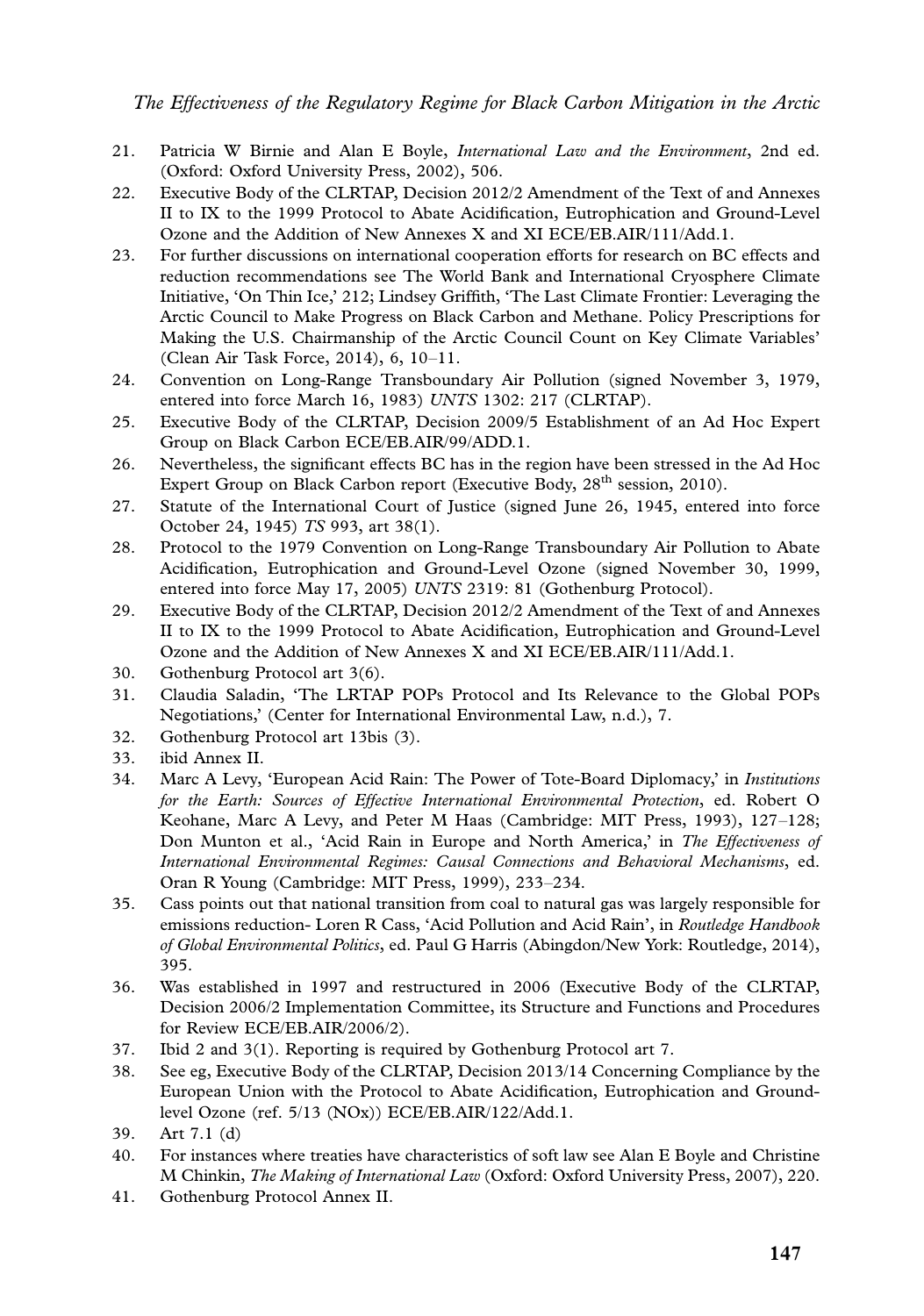- 42. See eg, Hans Skotte Møller, Nordic Workshop on Action Related to Short-Lived Climate Forcers (Nordic Council of Ministers, 2013).
- 43. Executive Body of the CLRTAP, Report on the 29<sup>th</sup> Session (12-16 December 2011) ECE/EB.AIR/109/Corr.1.
- 44. In particular, there is literature that examines the regime for the Arctic as a whole (see Erika Lennon, 'A Tale of Two Poles: A Comparative Look at the Legal Regimes in the Arctic and the Antarctic', Sustainable Development Law & Policy 8 (2007): 32.) as well as specific regimes such as Arctic Ocean regime (Christopher C Joyner, 'The Legal Regime for the Arctic Ocean', *Journal of Transnational Law & Policy* 18 (2008): 195.) or Arctic shipping regime (Sara J. Dresser, 'Safeguarding the Arctic from Accidental Oil Pollution: The Need for a Binding, Region-Specific Shipping Regime', Southwest Journal of International Law 16 (2010): 507.)
- 45. Agreement on Conservation of Polar Bears (signed November 15, 1973, entered into force May 26,1976) UST 27: 3918.
- 46. For an overview of earlier measures taken see Donald R Rothwell, 'International Law and the Protection of the Arctic Environment', International & Comparative Law Quarterly 44, no. 2 (1995): 280-312.
- 47. Declaration on the Establishment of the Arctic Council (signed September 19, 1996) (Ottawa Declaration).
- 48. Canada, Denmark, Finland, Iceland, Norway, the Russian Federation, Sweden and the United States of America.
- 49. Donald R Rothwell, 'Polar Opposites: Environmental Discourses and Management in Antarctica and the Arctic', in Environmental Discourses in Public and International Law, ed. Brad Jessup and Kim Rubenstein (Cambridge: Cambridge Uni[versity Press, 2012\), 367.](http://dx.doi.org/10.3402/polar.v31i0.17176)
- 50. [Kristin Noelle Cas](http://dx.doi.org/10.3402/polar.v31i0.17176)per, 'Oil and Gas Development in the Arctic: Softening of Ice Demands Hardening of International Law', Nat Resources  $\frac{9}{49}$  (2009): 825; Melissa A. Verhaag, 'It Is Not Too Late: The Need for a Comprehensive International Treaty to Protect the Arctic Environment', Geo Intl Envtl L Rev 15 (2002): 555.
- 51. See e.g. Geir Hønneland and Olav Schram Stokke, eds., International Cooperation and Arctic Governance: Regime Effectiveness and Northern Region Building (Abingdon/New York: Routledge, 2007); Paula Kankaanpää and Oran R Young, 'The Effectiveness of the Arctic Council', Polar Research 31 (2012), accessed March 28, 2016, http://dx.doi.org/10.3402/ polar.v31i0.17176; Timo Koivurova, Paula Kankaanpää, and Adam Stępień, 'Innovative Environmental Protection: Lessons from the Arctic', Journal of Environmental Law 27, no. 2 (2015): 285-311.
- 52. Olav Schram Stokke, 'International Institutions and Arctic Governance', in International Cooperation and Arctic Governance: Regime Effectiveness and Northern Region Building, ed. Geir Hønneland and Olav Schram Stokke (Abingdon/New York: Routledge, 2007), 182-183.
- 53. Ibid., 183.
- 54. Ibid., 182.
- 55. Agreement on Cooperation on Aeronautical and Maritime Search and Rescue in the Arctic (signed May 12, 2011, entered into force January 19, 2013); Agreement on Cooperation on Marine Oil Pollution, Preparedness and Response in the Arctic (signed May 15, 2013).
- 56. PAME, Arctic Offshore Oil and Gas Guidelines.
- 57. Arctic Council BC and Methane Framework for Action.
- 58. Koivurova, Kankaanpää, and Stepień, 'Innovative Environmental Protection'.
- 59. Hønneland and Stokke, International Cooperation and Arctic Governance, 166.
- 60. Kankaanpää and Young, 'The Effectiveness of the Arctic Council', 1.
- 61. Stockholm Convention on Persistent Organic Pollutants (signed May 22, 2001, entered into force May 17, 2004) UNTS 119: 2256 (Stockholm Convention).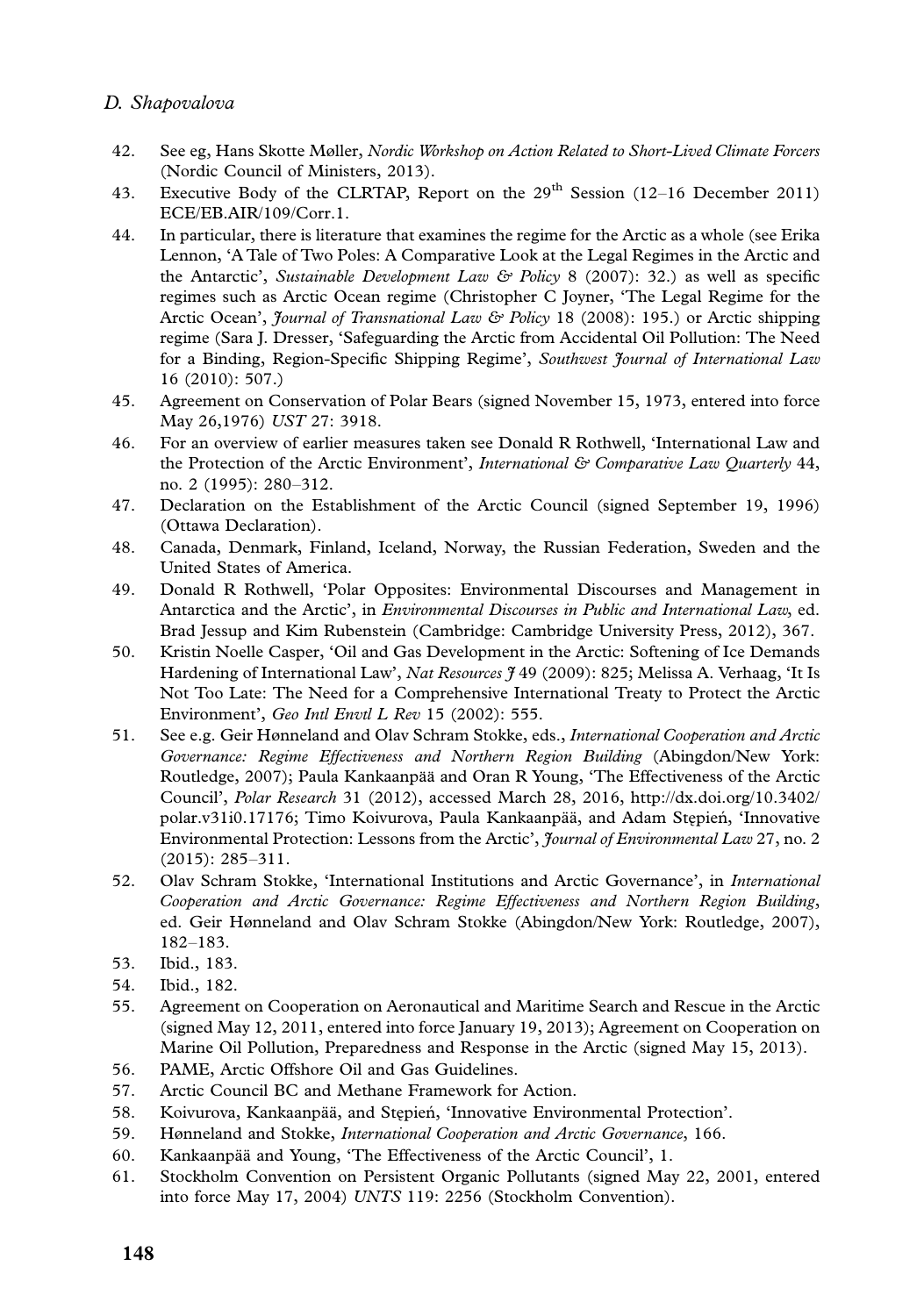- 62. Minamata Convention on Mercury (signed October 10, [2013\).](http://www.ciel.org/Publications/POPs_Bills_28Feb2006.pdf)
- 63. [For an overview of the Cou](http://www.ciel.org/Publications/POPs_Bills_28Feb2006.pdf)ncil's influence in the Minamata Convention negotiations see Koivurova, Kankaanpää, and Stępień, 'Innovative Environmental Protection', 298–300.
- 64. On the role of the Inuit Circumpolar Council in the negotiation process see Jessica M Shadian, The Politics of Arctic Sovereignty: Oil, Ice, and Inuit Governance (Abingdon/New York: Routledge, 2014), 157-160.
- 65. The US has signed but not ratified the Convention yet. See Center for International Environmental Law, 'U.S. Ratification of the Stockholm Convention: Analysis of Pending POPs Legislation', 2006, accessed March 29, 2016, http://www.ciel.org/Publications/ POPs\_Bills\_28Feb2006.pdf.
- 66. Stockholm Convention preamble.
- 67. Linda Nowlan, Arctic Legal Regime for Environmental Protection, IUCN Environmental Policy and Law Paper 44 (Gland, Switzerland: IUCN, The World Conservation Union, 2001), 16.
- 68. Stockholm Convention art 16.
- 69. Arctic Monitoring and Assessment Programme is a Working Group of the Arctic Council.
- 70. Arctic Monitoring and Assessment Programme, 'Trends in Stockholm Convention Persistent Organic Pollutants (POPs) in Arctic Air, Human Media and Biota' (Oslo, 2014), 17.
- 71. Koivurova, Kankaanpää, and Stepień, 'Innovative Environmental Protection', 300.
- 72. Main short-lived climate forcers are BC, methane, tropospheric ozone and some hydrofluorocarbons.
- 73. Arctic Council Secretariat, Tromsø Declaration of the 6th Ministerial Meeting of the Arctic Council (April 29, 2009).
- 74. Arctic Council Task Force on Short-Lived Climate Forcers, 'Progress Report and Recommendation for Ministers', 1.
- 75. Arctic Council Task Force on Short-Lived Climate Forcers, 'Recommendations to Reduce Black Carbon and Methane Emissions to Slow Arctic Climate Change' (2013);, 'Progress [Report and Recommendation for Ministers' \(2011\).](https://oaarchive.arctic-council.org/bitstream/handle/11374/921/ACMMCA09_Iqaluit_2015_PRESS_BROCHURE_18_April_2015.pdf?sequence=1)
- 76. [Kiruna Declaration.](https://oaarchive.arctic-council.org/bitstream/handle/11374/921/ACMMCA09_Iqaluit_2015_PRESS_BROCHURE_18_April_2015.pdf?sequence=1)
- 77. Ibid.
- 78. Ibid.
- 79. [Arctic Council BC and Methane Framework for Action.](http://www.nunatsiaqonline.ca/stories/article/65674arctic_council_black_carbon_deal_a_breakthrough_u.s_lawyer_says/)
- 80. Arctic Council TFABCM, 5th Meeting Summary Report (Iqaluit, September 29-October 1, 2014).
- 81. Arctic Council, 9th Ministerial Meeting, April 24-25, 2015, accessed March 28, 2016, https://oaarchive.arctic-council.org/bitstream/handle/11374/921/ACMMCA09\_Iqaluit\_2015\_ PRESS\_BROCHURE\_18\_April\_2015.pdf?sequence=1.
- 82. 'Arctic Council Black Car[bon Deal a Breakthrough, U.S. Lawyer Says',](http://www.rcinet.ca/eye-on-the-arctic/2015/04/27/arctic-council-ministerial-winners-and-losers/) Nunatsiaq Online, [April 24, 2015, accessed Mar](http://www.rcinet.ca/eye-on-the-arctic/2015/04/27/arctic-council-ministerial-winners-and-losers/)ch 28, 2016, http://www.nunatsiaqonline.ca/stories/article/ 65674arctic\_council\_black\_carbon\_deal\_a\_breakthrough\_u.s\_lawyer\_says/.
- 83. Anna Vinogradova, 'Anthropogenic Black Carbon Emissions to the Atmosphere: Surface Distribution through Russian Territory', Atmospheric and Oceanic Optics 27, no. 12 (2014): 1059. [in Russian].
- 84. Chief Michael Stickman of the Arctic Athabaskan Council quoted in Heather Exner-Pirot, 'Arctic Council Ministerial - Winners and Losers', Alaska Dispatch News, April 29, 2015, accessed March 29, 2016, http://www.rcinet.ca/eye-on-the-arctic/2015/04/27/arctic-councilministerial-winners-and-losers/.
- 85. Koivurova, Kankaanpää, and Stępień, 'Innovative Environmental Protection', 297; Marc-André Dubois and Clive Tesar, 'Making It Stick - A New Approach to Implementing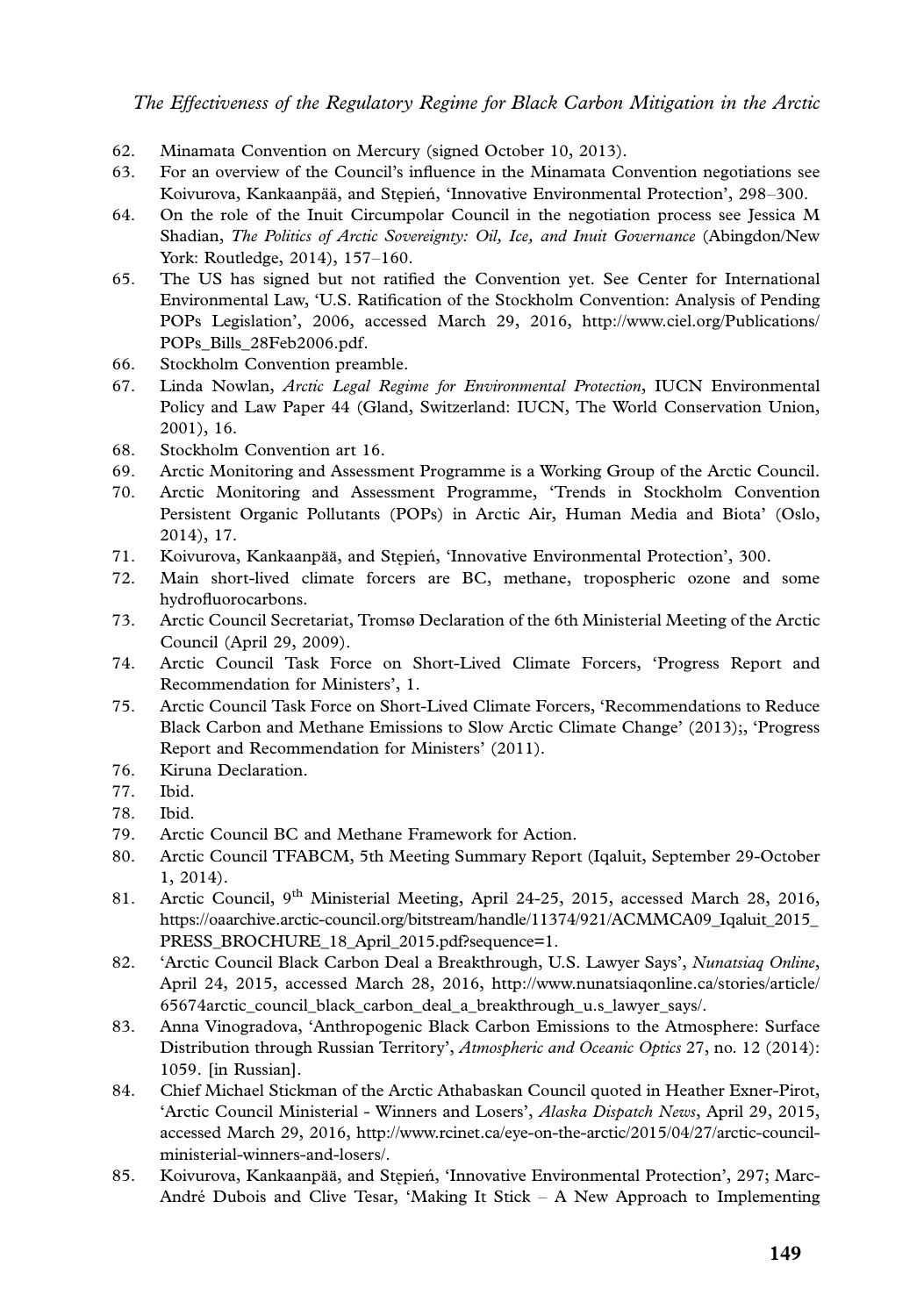Arctic Council Decisions & Recommendations', Arctic Yearbook[, 2014; US Government](https://oaarchive.arctic-council.org/bitstream/handle/11374/389/ACMMCA09_Iqaluit_2015_ACAP_Murmansk_bus_fleet_upgrade.pdf?sequence=1) [Accountability Office, 'Better Direction and Management of Voluntary Recommendation](https://oaarchive.arctic-council.org/bitstream/handle/11374/389/ACMMCA09_Iqaluit_2015_ACAP_Murmansk_bus_fleet_upgrade.pdf?sequence=1)s Could Enhance U.S. Arctic Council Participation', May 2014, 41; Kankaanpää and Young, 'The Effectiveness of the Arctic Council', 4-5; Kristine Offerdal, 'Oil, Gas, and the Environment', in International Cooperation and Arctic Governance: Regime Effectiveness and Northern Region Building, ed. Geir Hønneland and Olav Schram Stokke (Abingdon/New York: Routledge, 2007), 141.

- 86. Arctic Council BC and Methane Framework Annex A.
- 87. Project description available at <https://oaarchive.arctic-council.org/bitstream/handle/11374/ 389/ACMMCA09\_Iqaluit\_2015\_ACAP\_Murmansk\_bus\_fleet\_upgrade.pdf?sequence=1 accessed 1 June 2016.
- 88. Arctic Council, Senior Arctic Officials' Report to Ministers (24 April 2015) 14.
- 89. Ministry of Natural Resources and Environment of the Russian Federation, 'National Report on the Actions on Black Carbon and Methane Emissions', September 2015, 4-5.
- 90. Daria Shapovalova, 'The Effectiveness of Current Regulatory Models of Gas Flaring in Light of Black Carbon Emissions Reduction in the Arctic', in Global Challenges in the Arctic Region: Sovereignty, Environment and Geopolitical Balance[, ed. Elena Conde an](http://ec.gc.ca/pollution/default.asp?lang=En&n=D9D3F803-1)d [Sarah](http://ec.gc.ca/pollution/default.asp?lang=En&n=D9D3F803-1) I Sánchez (Abingdon/New York: Routledge, 2017).
- 91. Ministry of Natural Resources and Environment of the Russian Federation, 'National Report o[n the Actions on Black Carbon and Methane Emissions', September 2015, 16.](http://ec.gc.ca/Air/3F796B41-0B87-4C14-B76D-899D23CD0295/Black%20Carbon%202016-EN-Final.pdf)
- 92. [Implementation Fra](http://ec.gc.ca/Air/3F796B41-0B87-4C14-B76D-899D23CD0295/Black%20Carbon%202016-EN-Final.pdf)mework for the National Strategy for the Arctic Region, March 2016, 28-9.
- 93. Department of the Interior, Bureau of Ocean Energy Management, 30 CFR Part 550, Air Quality Control, Reporting, and Compliance, Proposed Rule, 19724.
- 94. Government of Canada, available at  $\langle$ http://ec.gc.ca/pollution/default.asp?lang=En&n= D9D3F803-1> accessed 14 June 2016.
- 95. Environment and Climate Chang[e Canada, Canada's Black Carbon Inventory 2016 avai](https://arcticcouncil.longsight.com/handle/11374/1607)lable at <http://ec.gc.ca/Air/3F796B41-0B87-4C14-B76D-899D23CD0295/Black Carbon 2016-EN-Final.pdf> accessed 14 June 2016.
- 96. Norwegian Environment Agency, 'Summary of Proposed Action Plan for Norwegian Emissions of Short-Lived Climate Forcers', 2014.
- 97. Carbon Limits, 'Best Practices for Reduction of Methane and Black Carbon from Arctic Oil and Gas Production', 2012.
- 98. AMAP, 'AMAP Assessment 2015: Black Carbon and Ozone as Arctic Climate Forcers', 2015, accessed March 28, 2016, https://arcticcouncil.longsight.com/handle/11374/1607.
- 99. Rachael L Johnstone, 'The Black Carbon and Methane Framework: Balancing Ownership and Effectiveness', Current Developments in Arctic Law 3 (2015).
- 100. AMAP, Summary for Policy-makers: Arctic Climate Issues 2015, Short-lived Climate Pollutants (2015) 9.
- 101. AMAP, 'AMAP Assessment 2015', 43-5.
- 102. The importance [of such coordination was stressed prior to adoption of the Arctic Council](http://ec.gc.ca/Air/3F796B41-0B87-4C14-B76D-899D23CD0295/Black%20Carbon%202016-EN-Final.pdf) [BC and Methane Framewor](http://ec.gc.ca/Air/3F796B41-0B87-4C14-B76D-899D23CD0295/Black%20Carbon%202016-EN-Final.pdf)k: Arctic Council Task Force on Short-Lived Climate Forcers, 'Recommendations to Reduce Black Carbon and Methane Emissions to Slow Arctic Climate Change', 14.
- 103. Arctic Council BC and Methane Framework for Action Annex B.
- 104. It is also in accordance with art 14 c) of the UNEP Manual on Compliance with and Enforcement of Multilateral Environmental Agreements (2006).
- 105. Environment and Climate Change Canada, Canada's Black Carbon Inventory 2016, 4 available at <http://ec.gc.ca/Air/3F796B41-0B87-4C14-B76D-899D23CD0295/Black Carbon 2016-EN-Final.pdf> accessed 14 June 2016.